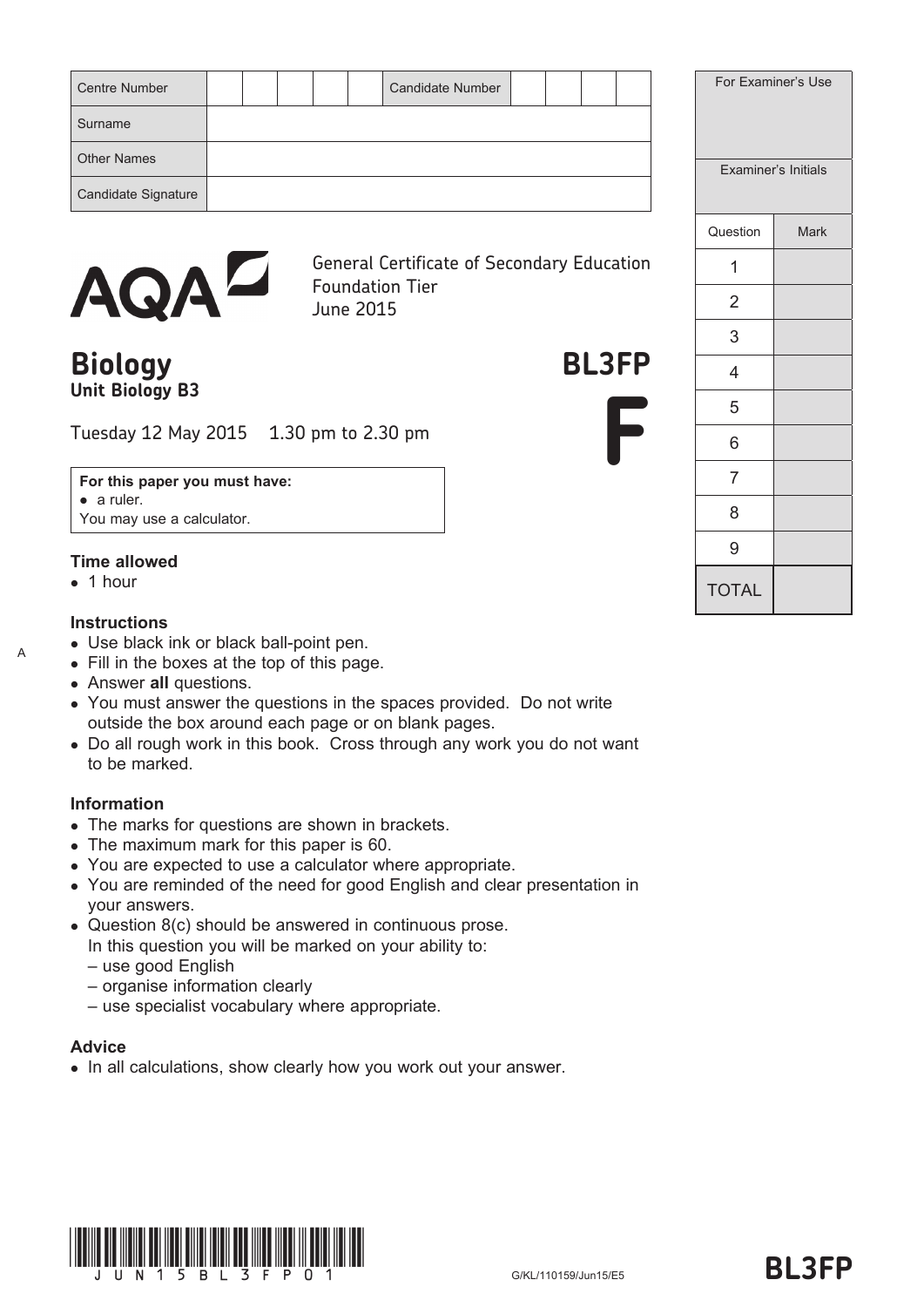

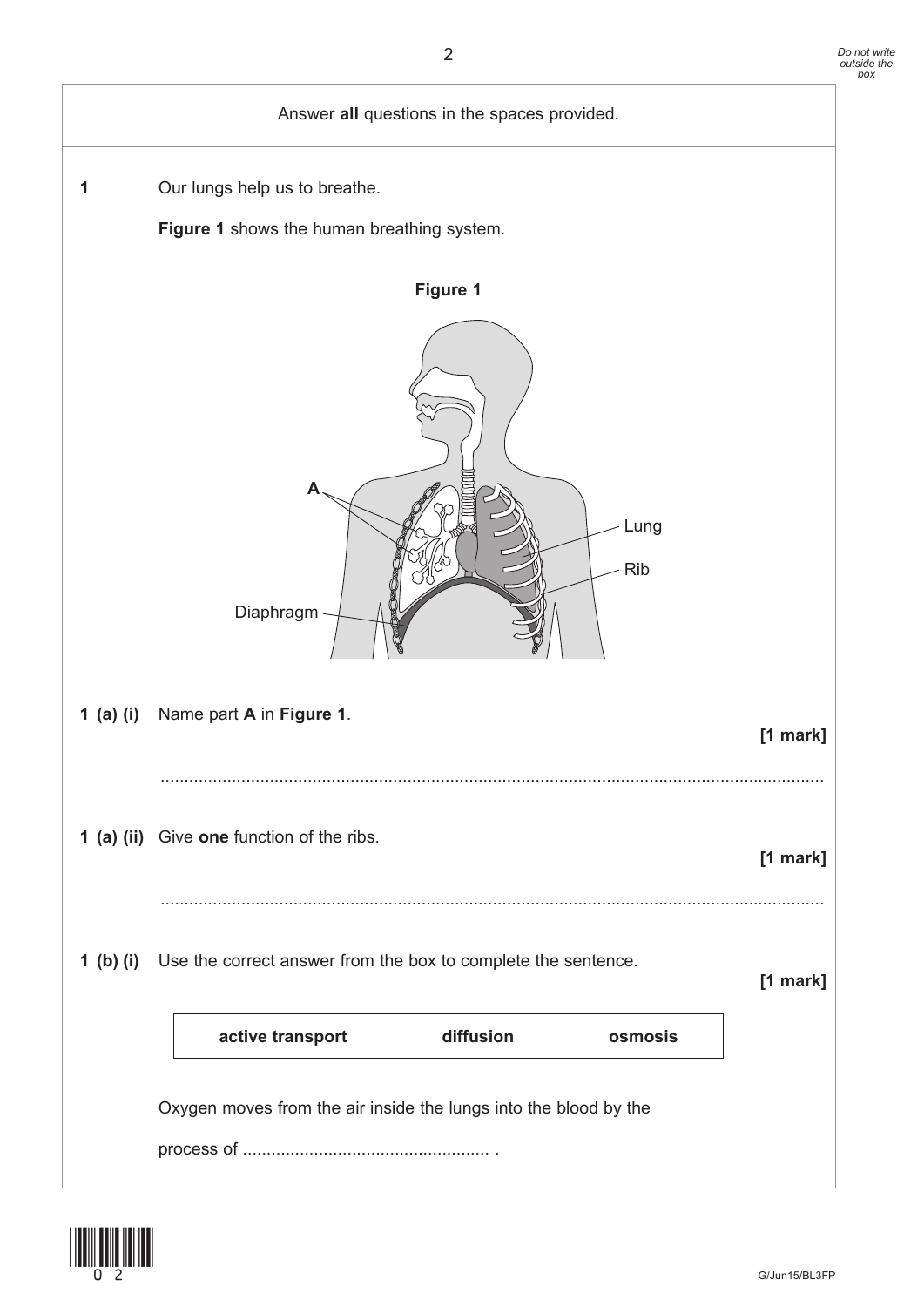|                                                                                                                                                                  | 3                               |       |           | Do not write<br>outside the<br>box |
|------------------------------------------------------------------------------------------------------------------------------------------------------------------|---------------------------------|-------|-----------|------------------------------------|
| 1 (b) (ii) Use the correct answer from the box to complete the sentence.                                                                                         |                                 |       | [1 mark]  |                                    |
| arteries                                                                                                                                                         | capillaries                     | veins |           |                                    |
| Oxygen moves from the lungs into the blood through the walls                                                                                                     |                                 |       |           |                                    |
|                                                                                                                                                                  |                                 |       |           |                                    |
| 1 (b) (iii) Inside the lungs, oxygen is absorbed from the air into the blood.<br>Give two adaptations of the lungs that help the rapid absorption of oxygen into |                                 |       |           |                                    |
| the blood.                                                                                                                                                       |                                 |       | [2 marks] |                                    |
|                                                                                                                                                                  |                                 |       |           |                                    |
|                                                                                                                                                                  |                                 |       |           |                                    |
|                                                                                                                                                                  |                                 |       |           | 6                                  |
|                                                                                                                                                                  |                                 |       |           |                                    |
|                                                                                                                                                                  | Turn over for the next question |       |           |                                    |
|                                                                                                                                                                  |                                 |       |           |                                    |
|                                                                                                                                                                  |                                 |       |           |                                    |
|                                                                                                                                                                  |                                 |       |           |                                    |
|                                                                                                                                                                  |                                 |       |           |                                    |
|                                                                                                                                                                  |                                 |       |           |                                    |
|                                                                                                                                                                  |                                 |       |           |                                    |



**Turn over**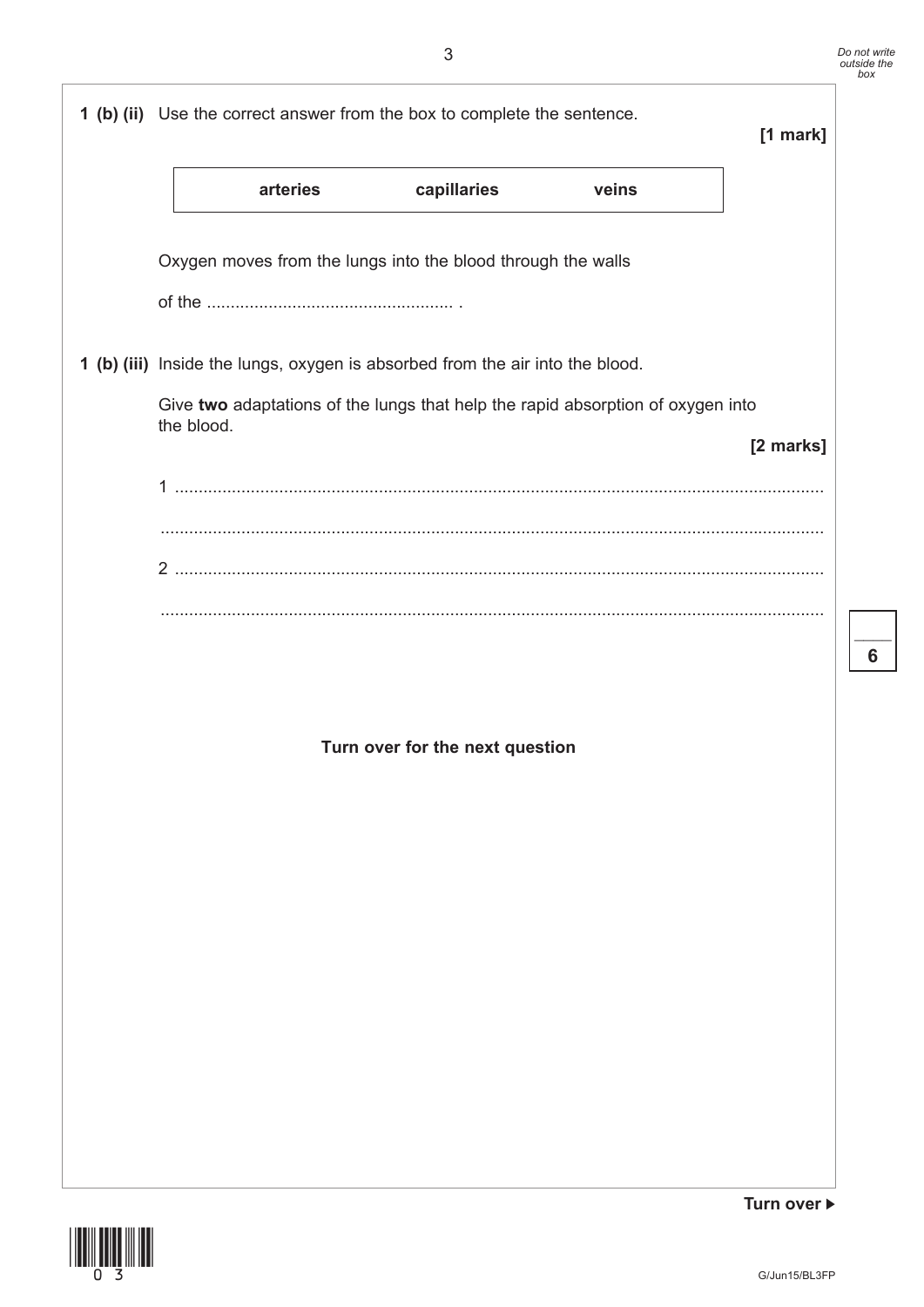

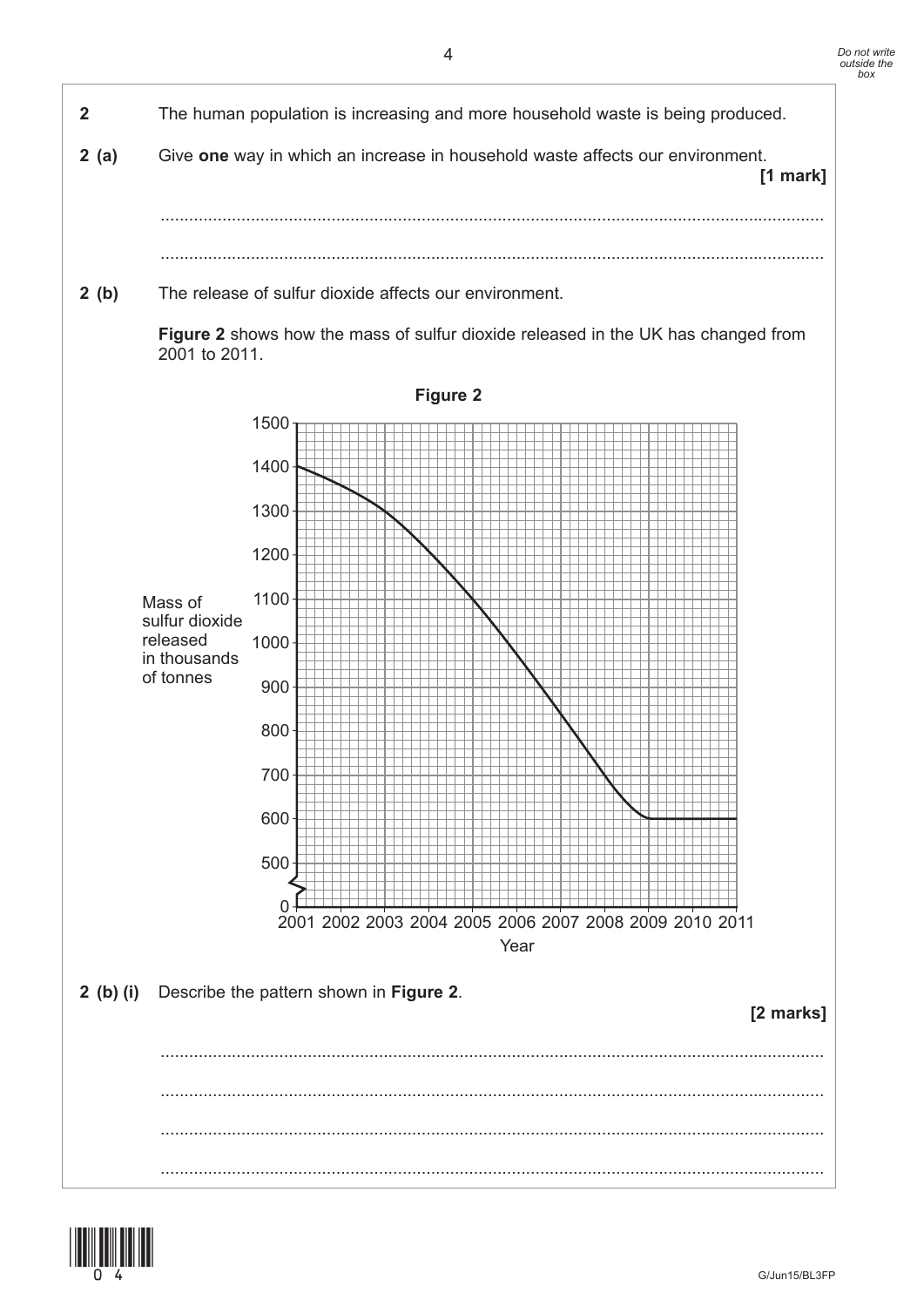|      | 2 (b) (ii) In 2001, 1400 thousand tonnes of sulfur dioxide were released.                                              |            |
|------|------------------------------------------------------------------------------------------------------------------------|------------|
|      | By which year had the amount of sulfur dioxide released reduced to half of<br>this amount?                             | [2 marks]  |
|      |                                                                                                                        |            |
|      |                                                                                                                        |            |
|      |                                                                                                                        |            |
|      | 2 (b) (iii) Give one problem caused when sulfur dioxide gas is in the air.                                             | $[1$ mark] |
|      |                                                                                                                        |            |
| 2(c) | Carbon dioxide is another gas that affects the environment.                                                            |            |
|      | Which two of the following help to reduce the levels of carbon dioxide in the<br>atmosphere by storing carbon dioxide? |            |
|      | Tick $(\checkmark)$ two boxes.                                                                                         | [2 marks]  |
|      | Animals respiring                                                                                                      |            |
|      | Carbon dioxide being absorbed in oceans and lakes                                                                      |            |
|      | Photosynthesis by trees                                                                                                |            |
|      | The production of biogas                                                                                               |            |
|      |                                                                                                                        |            |
|      |                                                                                                                        |            |
|      |                                                                                                                        |            |
|      |                                                                                                                        |            |



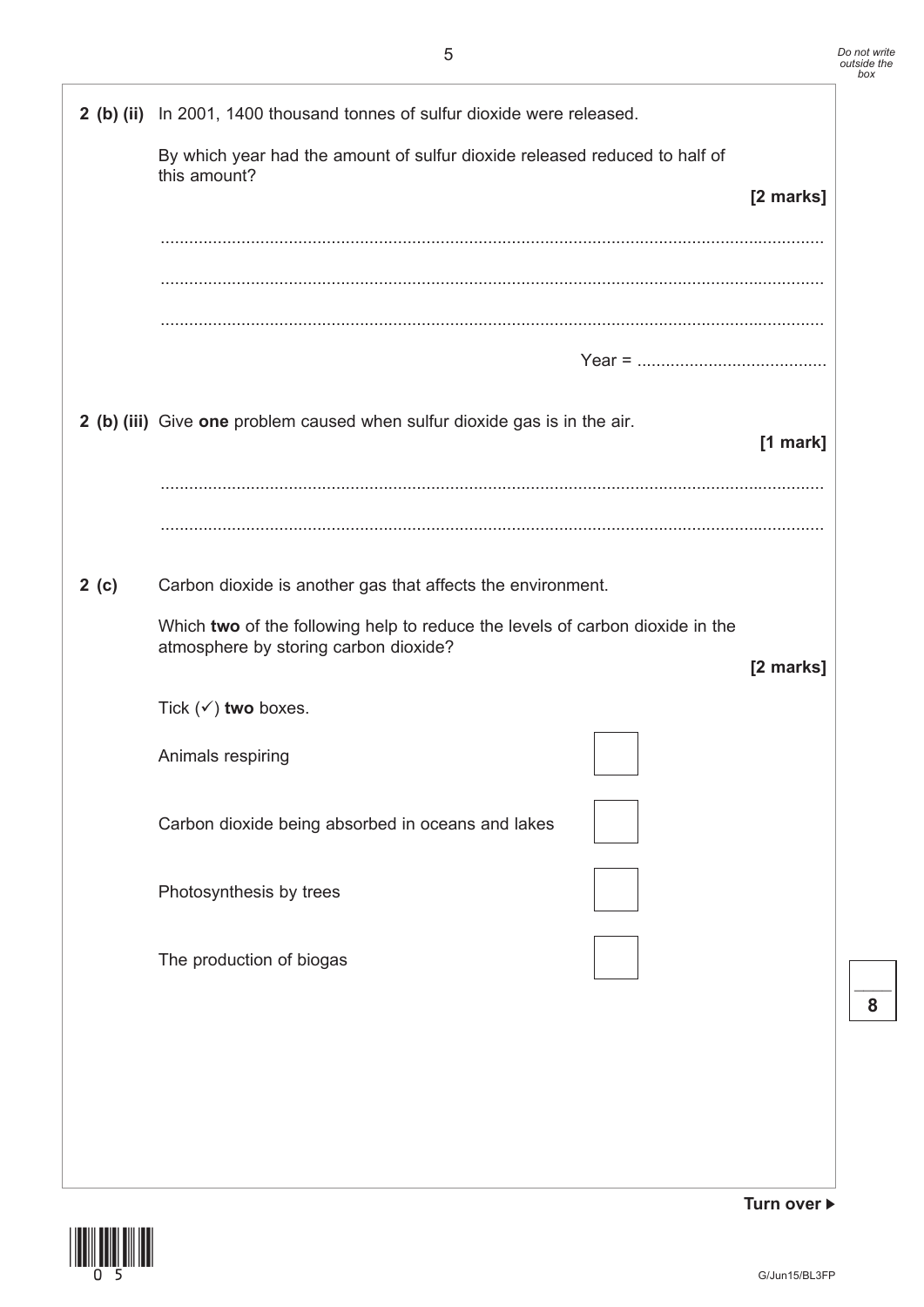

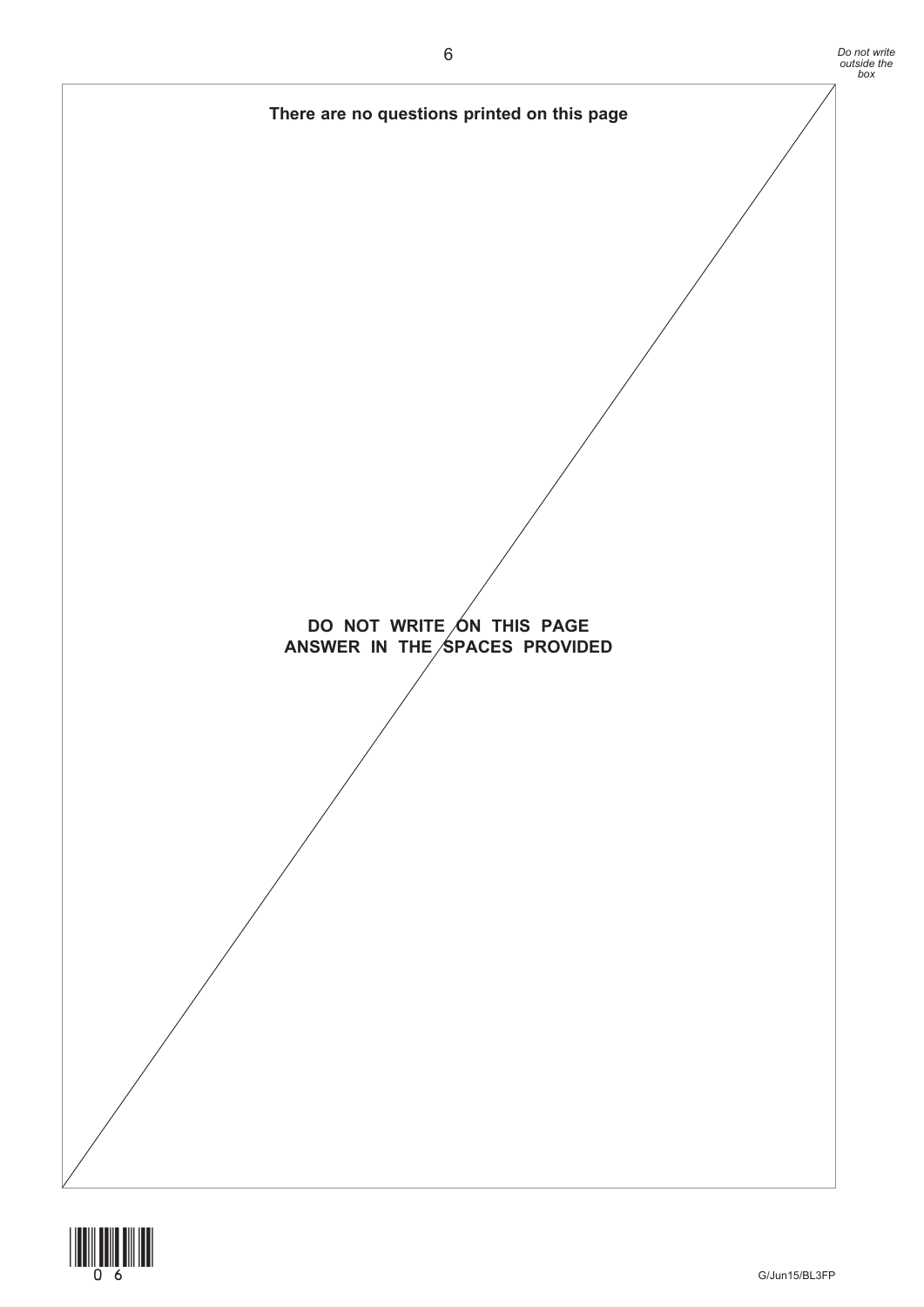

(07) G/Jun15/BL3FP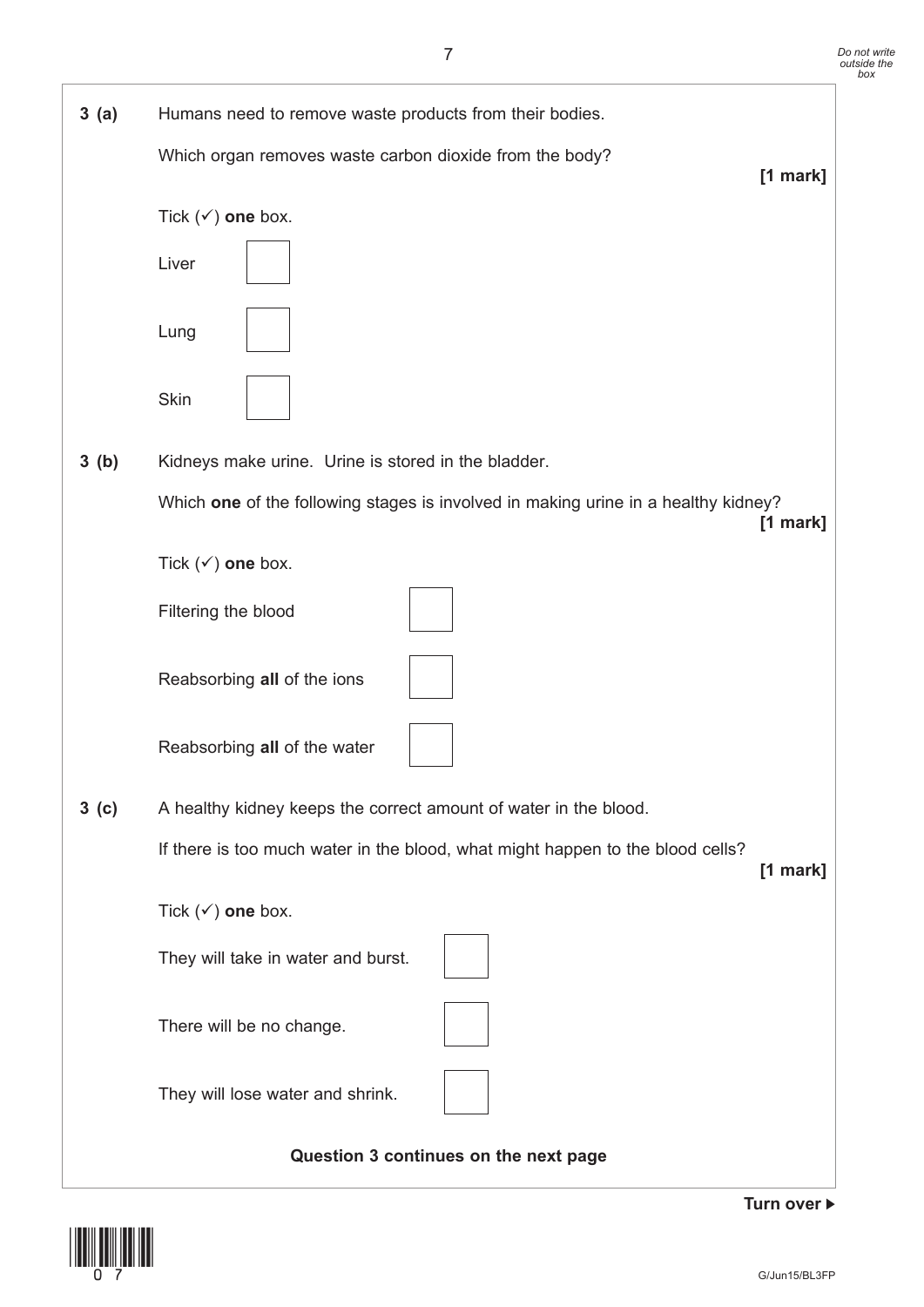**3 (d)** A child has kidney failure.

A doctor recommends dialysis to treat the kidney failure.

Before dialysis starts, the doctor measures the concentration of glucose and of urea in the child's blood.

The concentration of glucose in the dialysis fluid is 6 mmol per dm<sup>3</sup>.

The results are shown in **Table 1**.

| Table |  |
|-------|--|
|       |  |

|                | Concentration<br>in the blood<br>before dialysis starts<br>in mmol per dm <sup>3</sup> |
|----------------|----------------------------------------------------------------------------------------|
| <b>Glucose</b> | հ                                                                                      |
| Urea           | 28                                                                                     |

| $3$ (d) (i) | Suggest what the concentration of glucose in the blood will be after the dialysis<br>treatment.      |    |              |            |  |
|-------------|------------------------------------------------------------------------------------------------------|----|--------------|------------|--|
|             | Draw a ring around the correct answer.                                                               |    |              | $[1$ mark] |  |
|             | less than 6                                                                                          | 6  | more than 6  |            |  |
|             | 3 (d) (ii) Suggest what the concentration of urea in the blood will be after the dialysis treatment. |    |              |            |  |
|             | Draw a ring around the correct answer.                                                               |    |              | $[1$ mark] |  |
|             | less than 28                                                                                         | 28 | more than 28 |            |  |
|             | 3 (d) (iii) Give a reason for your answer to part (d)(ii).                                           |    |              | $[1$ mark] |  |
|             |                                                                                                      |    |              |            |  |
|             |                                                                                                      |    |              |            |  |
|             |                                                                                                      |    |              |            |  |
|             |                                                                                                      |    |              |            |  |

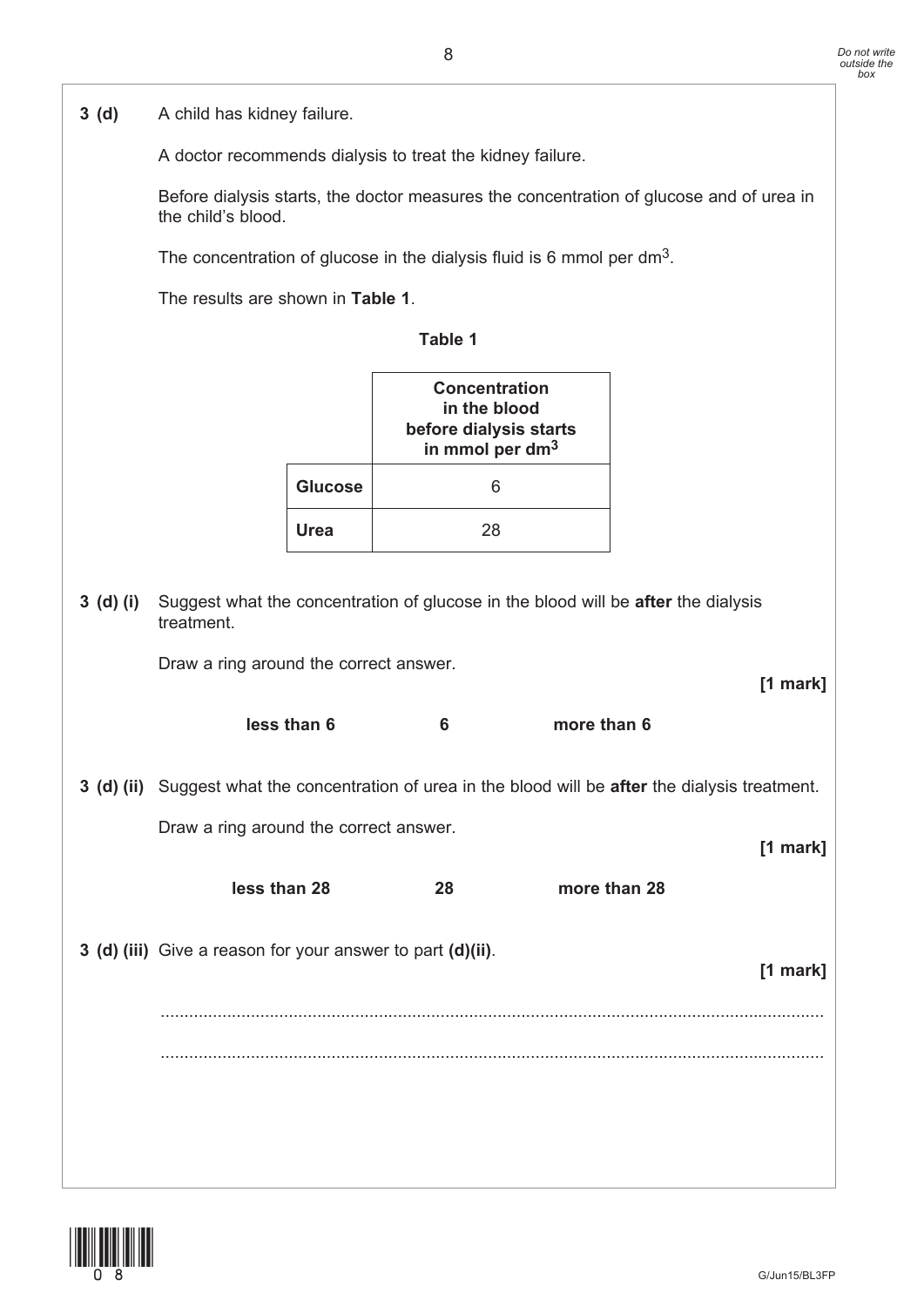



**Turn over**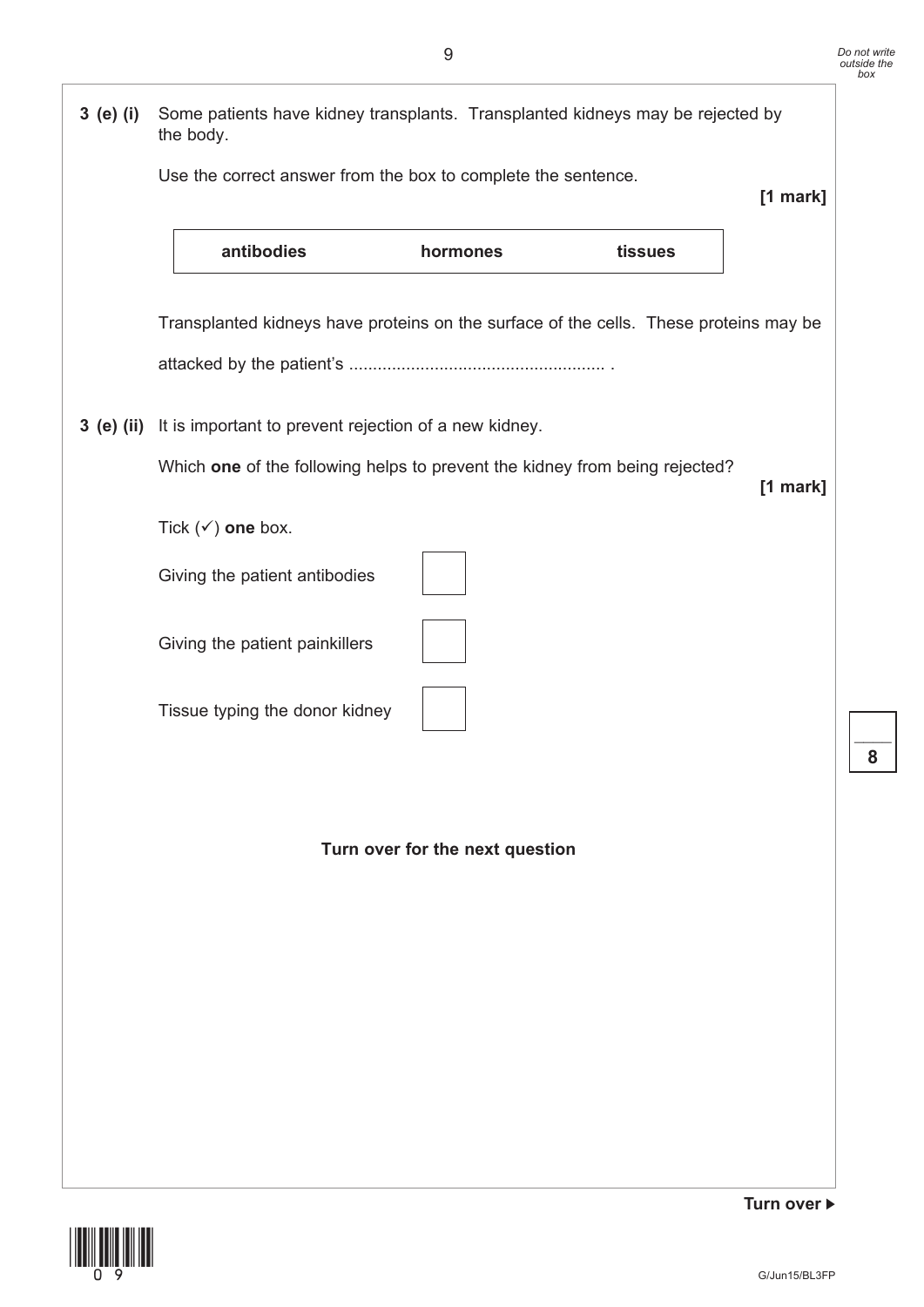**4** Some students set up biogas generators to find out which type of animal manure produced the most biogas.

**Figure 3** shows the apparatus they used.



The students:

- Step 1: Put some cow manure into the plastic bottle
- Step 2: Filled the bottle with distilled water
- Step 3: Attached a balloon over the top of the bottle
- Step 4: Put the bottle in a warm room for 10 days
- Step 5: Measured the diameter of the balloon on day 10
- Step 6: Repeated steps 1 to 5 using each type of animal manure.

The students' results are shown in **Table 2**.

| ۰,<br>×<br>×<br>٧ |  |
|-------------------|--|
|-------------------|--|

| <b>Type of animal</b><br>manure | Diameter of balloon<br>on day 10 in cm |
|---------------------------------|----------------------------------------|
| Cow                             | 29                                     |
| Horse                           | 26                                     |
| Sheep                           | 34                                     |
| Pig                             | 32                                     |

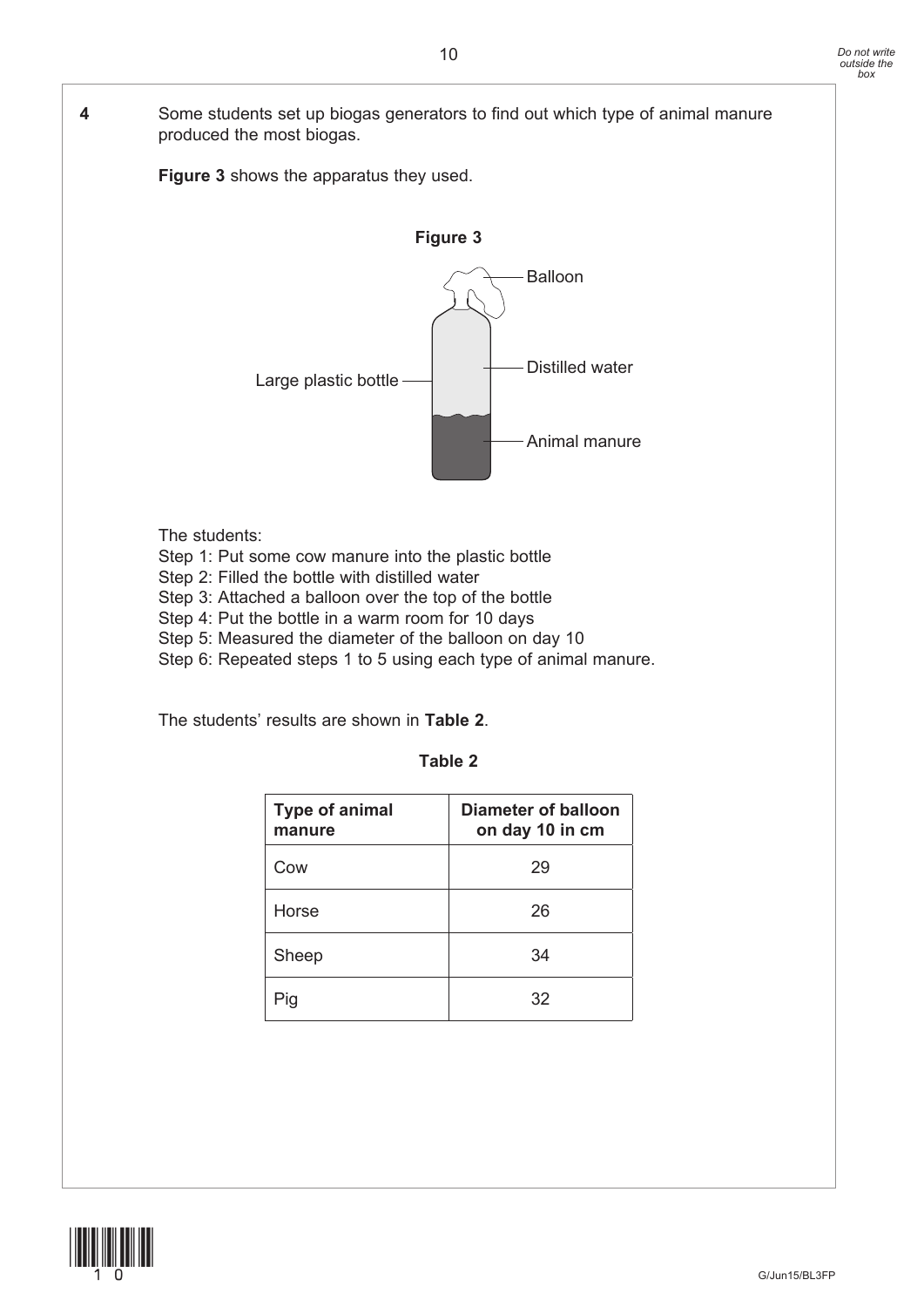| 4(a)             | What is the main gas found in biogas?                                                                                                                                                                                                                       | [1 mark]   |
|------------------|-------------------------------------------------------------------------------------------------------------------------------------------------------------------------------------------------------------------------------------------------------------|------------|
| 4(b)             | The students concluded that sheep manure is the best type of manure to use in a<br>biogas generator.<br>A teacher told the students that the design of their investigation meant that their<br>conclusion might not be correct.<br>Suggest two reasons why. | [2 marks]  |
|                  |                                                                                                                                                                                                                                                             |            |
|                  |                                                                                                                                                                                                                                                             |            |
| 4 <sub>(c)</sub> | Another student suggested that adding potato to the manure would increase the<br>amount of biogas produced.<br>Why would adding potato increase the amount of biogas produced?                                                                              | $[1$ mark] |
|                  | Tick $(\checkmark)$ one box.                                                                                                                                                                                                                                |            |
|                  | The potato contains a lot of carbohydrate.                                                                                                                                                                                                                  |            |
|                  | The potato contains a lot of protein.                                                                                                                                                                                                                       |            |
|                  | The potato contains a lot of water.                                                                                                                                                                                                                         |            |
|                  | Turn over for the next question                                                                                                                                                                                                                             |            |

(11)

**Turn over**

 $\mathcal{L}_\mathcal{L}$ **4**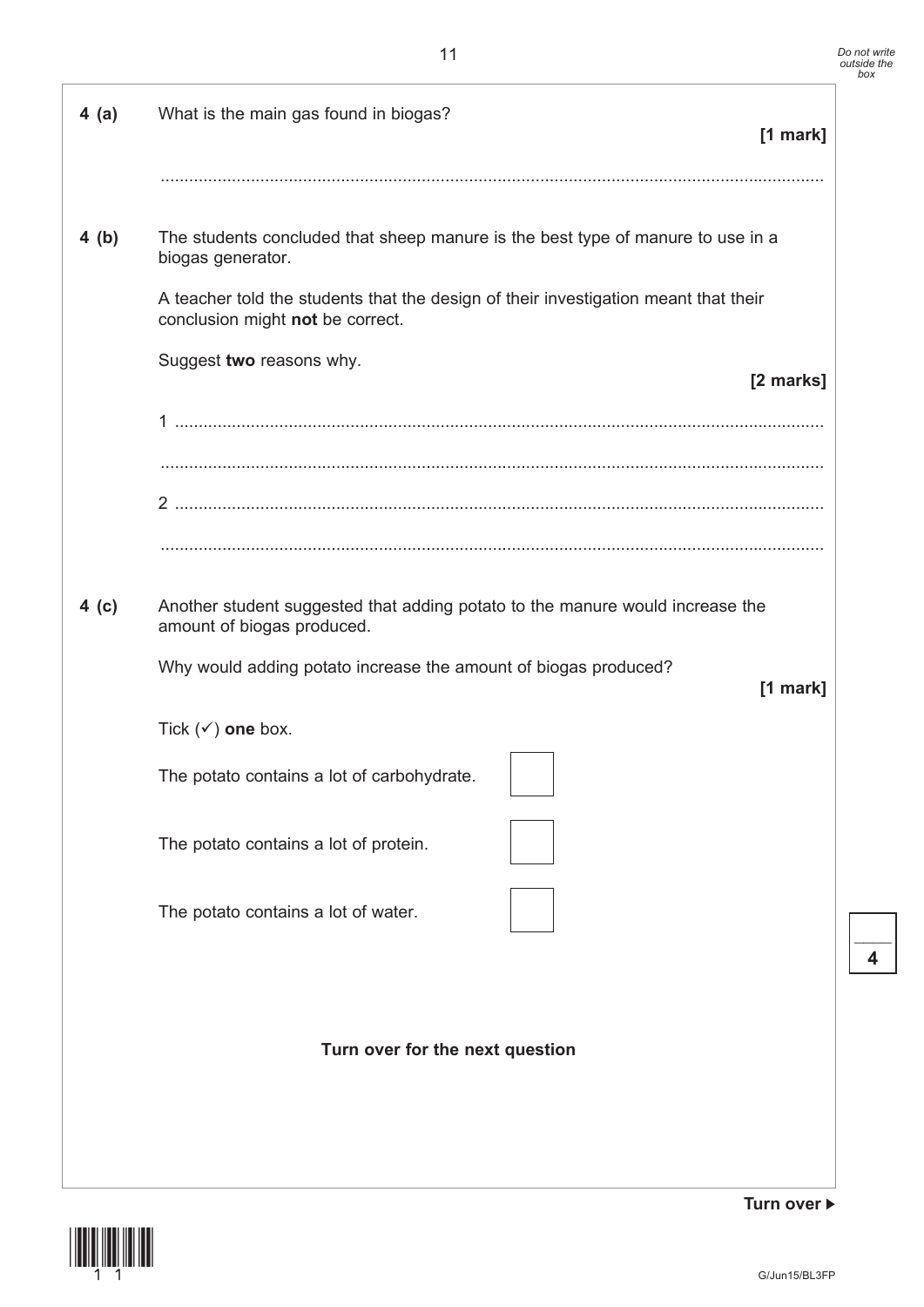

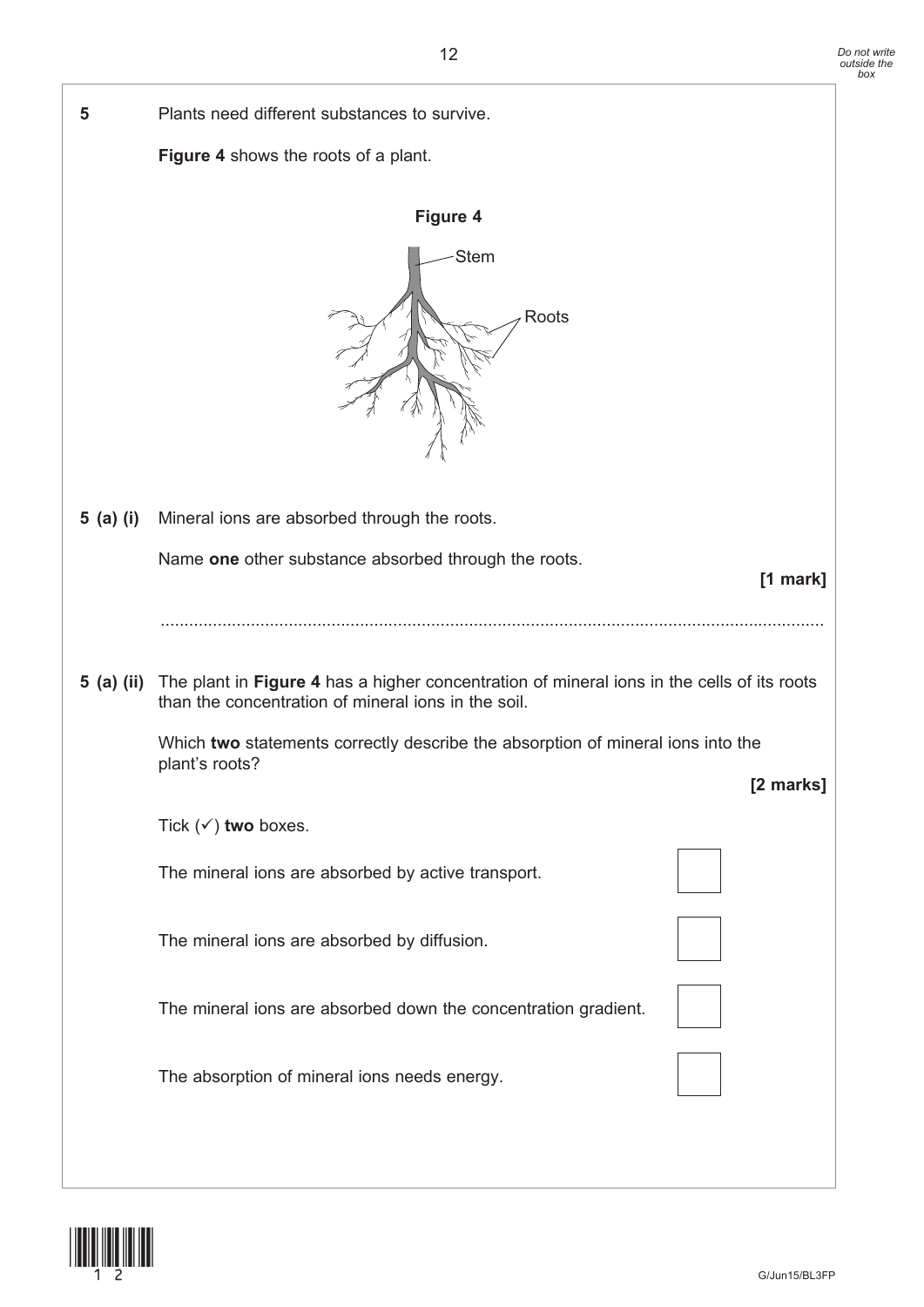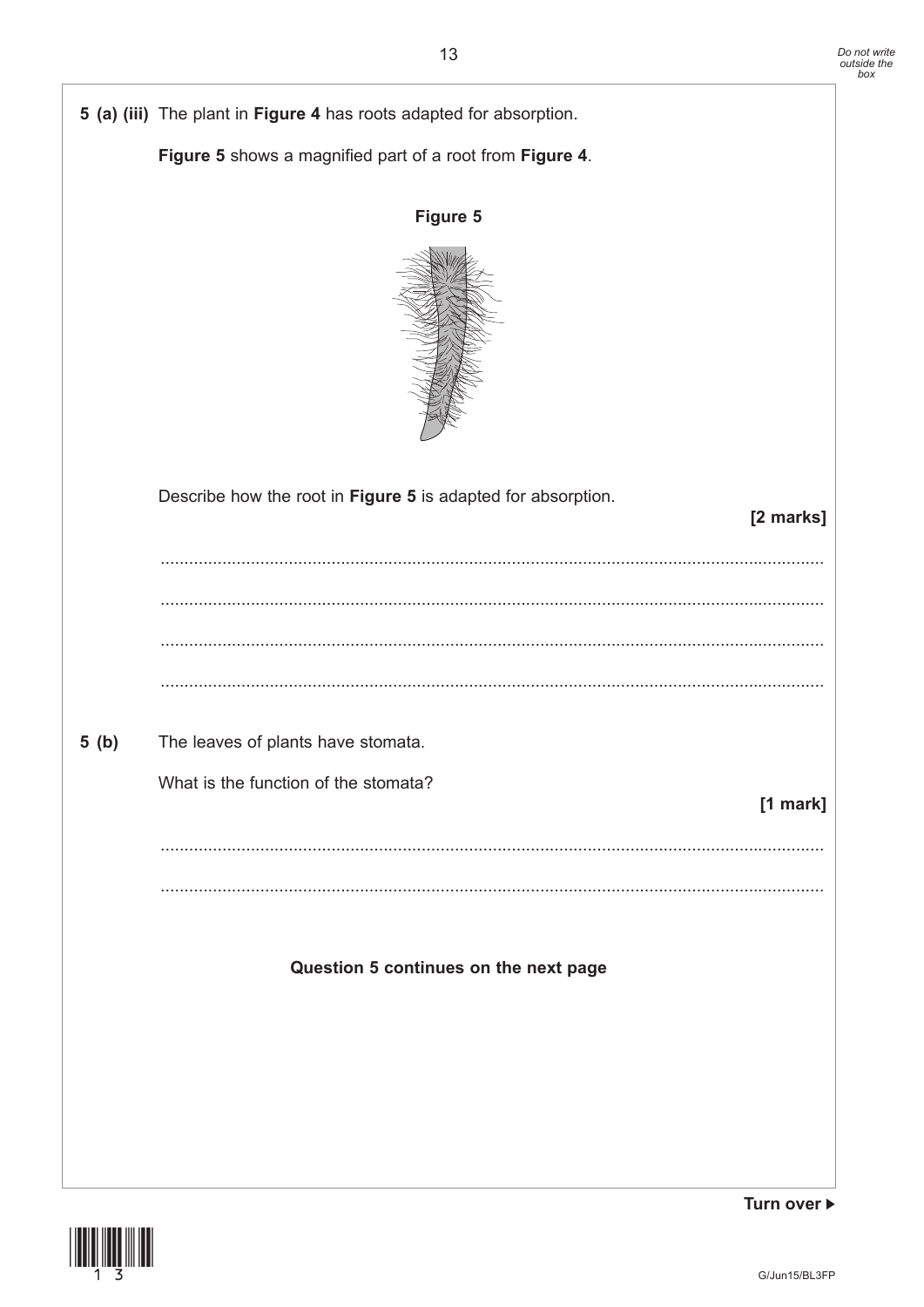

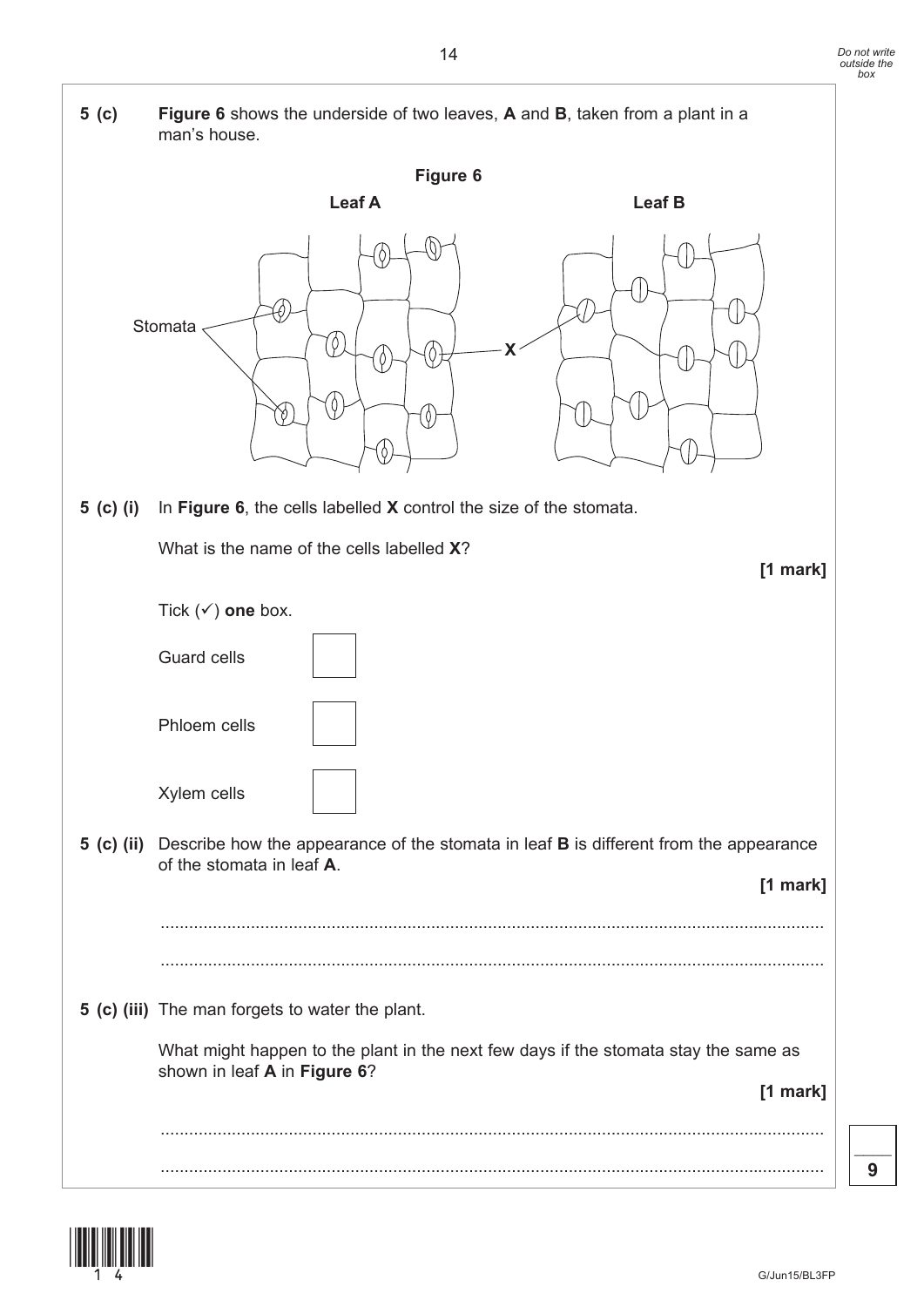## **6** Blood glucose concentration in humans must be kept between 4.4 and 6.1 mmol per dm3.

Four students, **A**, **B**, **C** and **D**, tested their blood glucose concentration with glucose testing strips.

**Figure 7** shows the results of their tests and the key from the test strip bottle.



 $\mathcal{L}_\mathcal{L}$ **5**

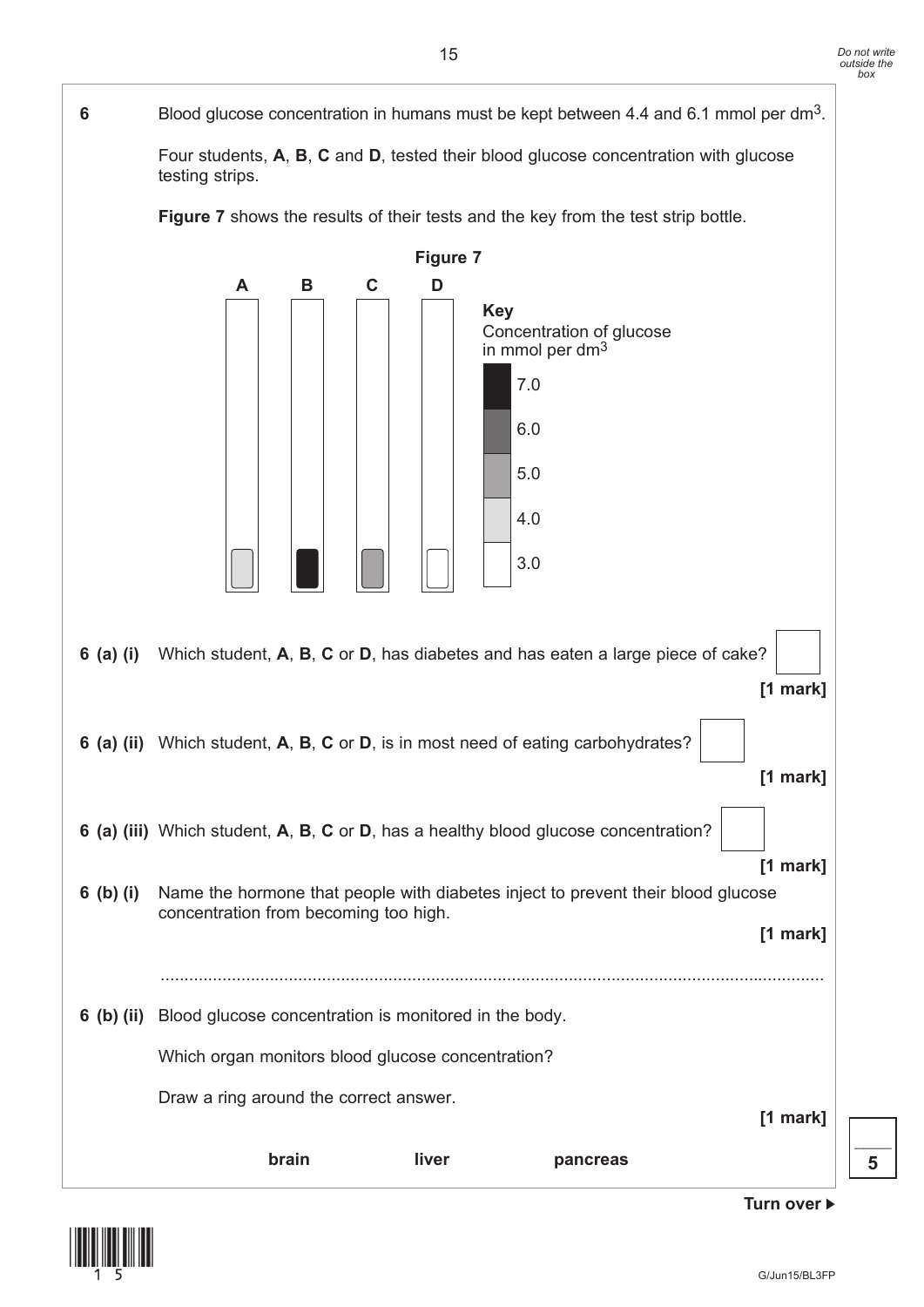

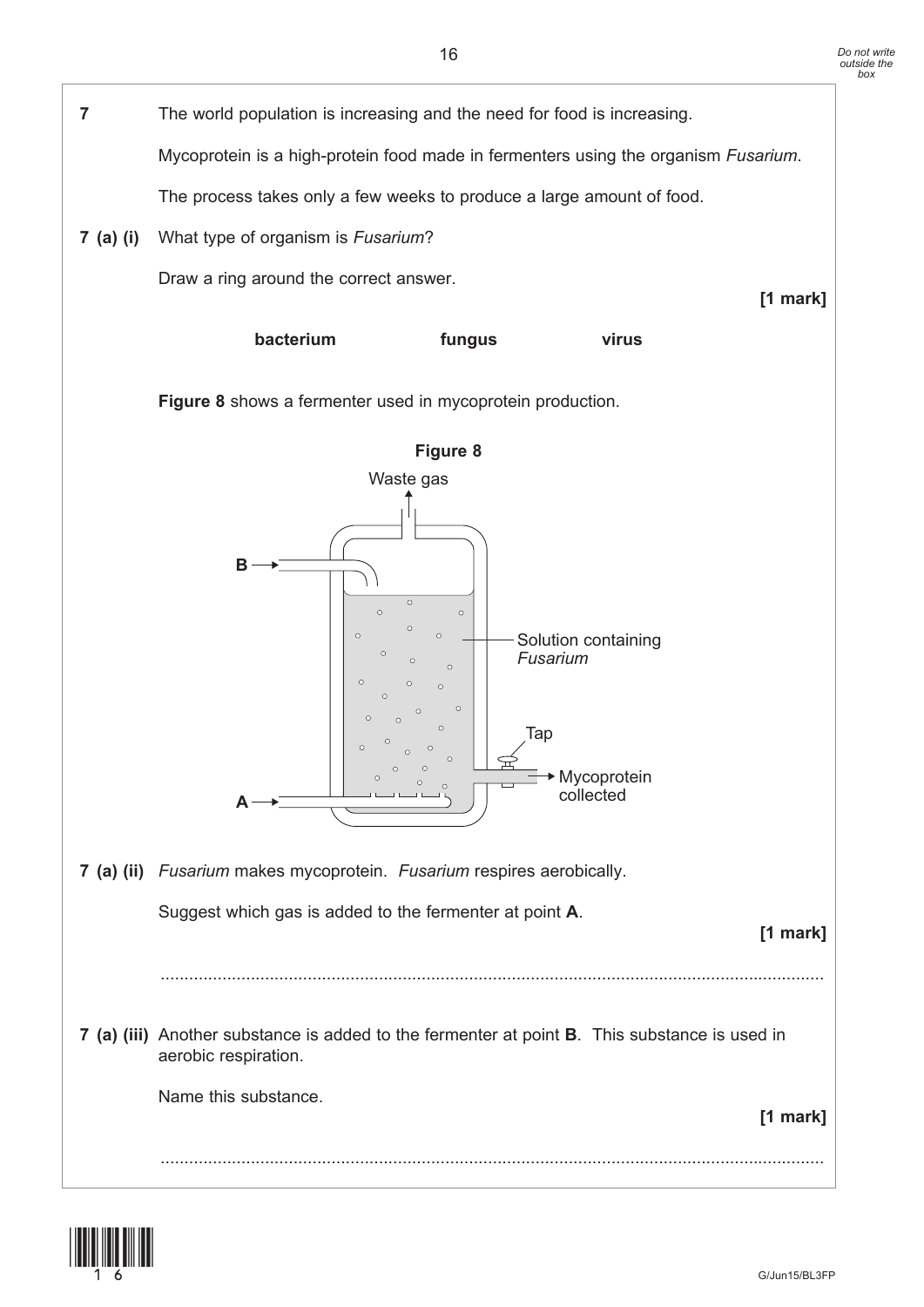**[2 marks]**

## **7 (b)** People need to eat protein to grow and to be healthy.

Some people think that it would be an advantage to get more food from mycoprotein and less from farming animals.

Suggest **two** possible advantages of getting more food from mycoprotein.

1 ......................................................................................................................................... ............................................................................................................................................ 2 ......................................................................................................................................... ............................................................................................................................................

**Turn over for the next question**



G/Jun15/BL3FP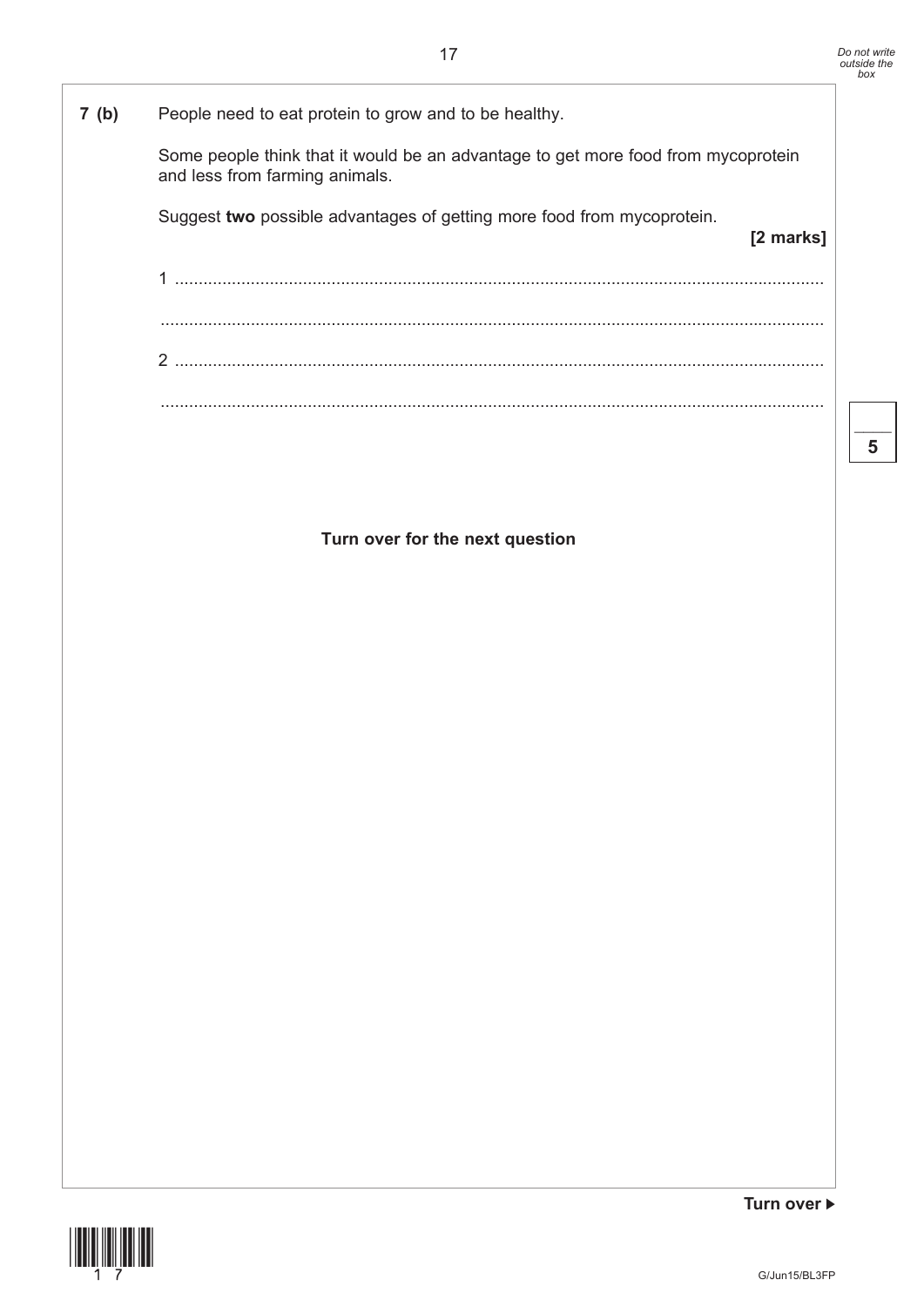

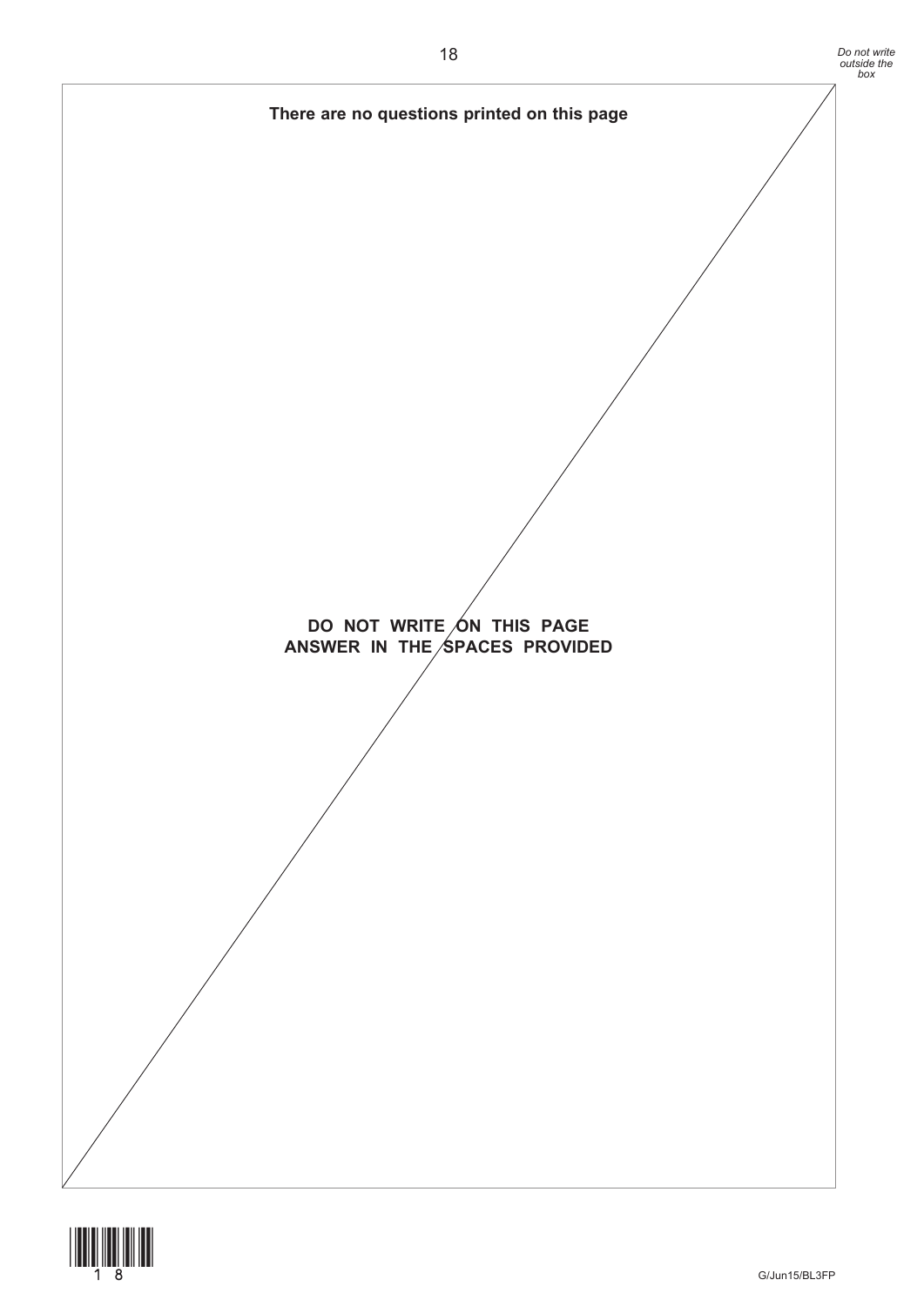

**Turn over**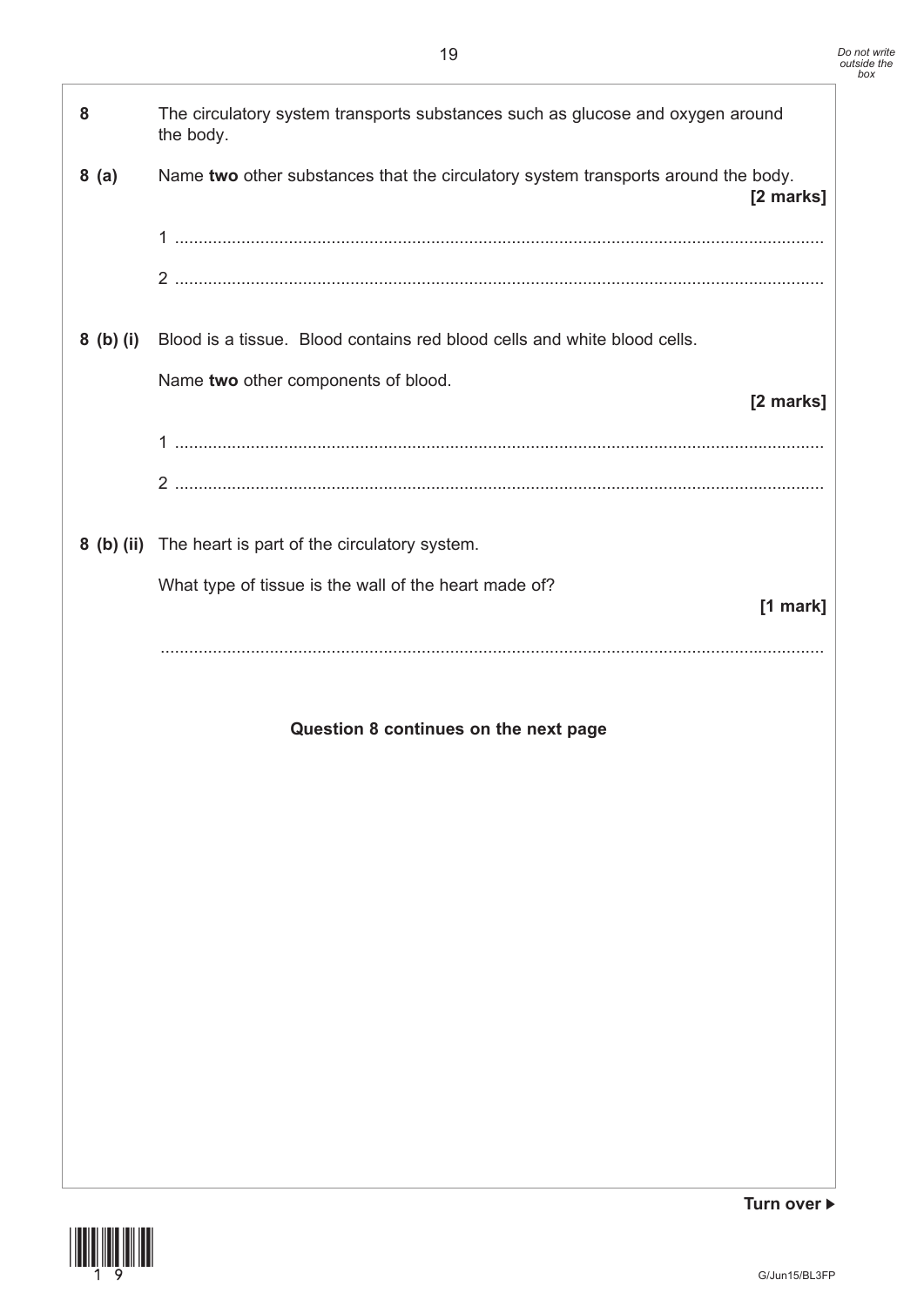### **8 (c) In this question you will be assessed on using good English, organising information clearly and using specialist terms where appropriate.**

Every year, many patients need to have heart valve replacements.

**Figure 9** gives information about two types of heart valve.

| Living human heart valve                    | Cow tissue heart valve                   |
|---------------------------------------------|------------------------------------------|
| • It has been used for transplants for more | It has been used since 2011.             |
| than 12 years.                              | $\bullet$                                |
| • It can take many years to find a suitable | • It is made from the artery tissue of   |
| human donor.                                | a cow.                                   |
| • It is transplanted during an operation    | • It is attached to a stent and inserted |
| after a donor has been found.               | inside the existing faulty valve.        |
| During the operation, the patient's chest   | A doctor inserts the stent into a blood  |
| $\bullet$                                   | $\bullet$                                |
| is opened and the old valve is removed      | vessel in the leg and pushes it through  |
| before the new valve is transplanted.       | the blood vessel to the heart.           |

**Figure 9**

 A patient needs a heart valve replacement. A doctor recommends the use of a cow tissue heart valve.

Give the advantages and disadvantages of using a cow tissue heart valve compared with using a living human heart valve.

Use information from **Figure 9** and your own knowledge in your answer.

**[6 marks]**

 ............................................................................................................................................ ............................................................................................................................................ ............................................................................................................................................ ............................................................................................................................................ ............................................................................................................................................ ............................................................................................................................................ ............................................................................................................................................ ............................................................................................................................................

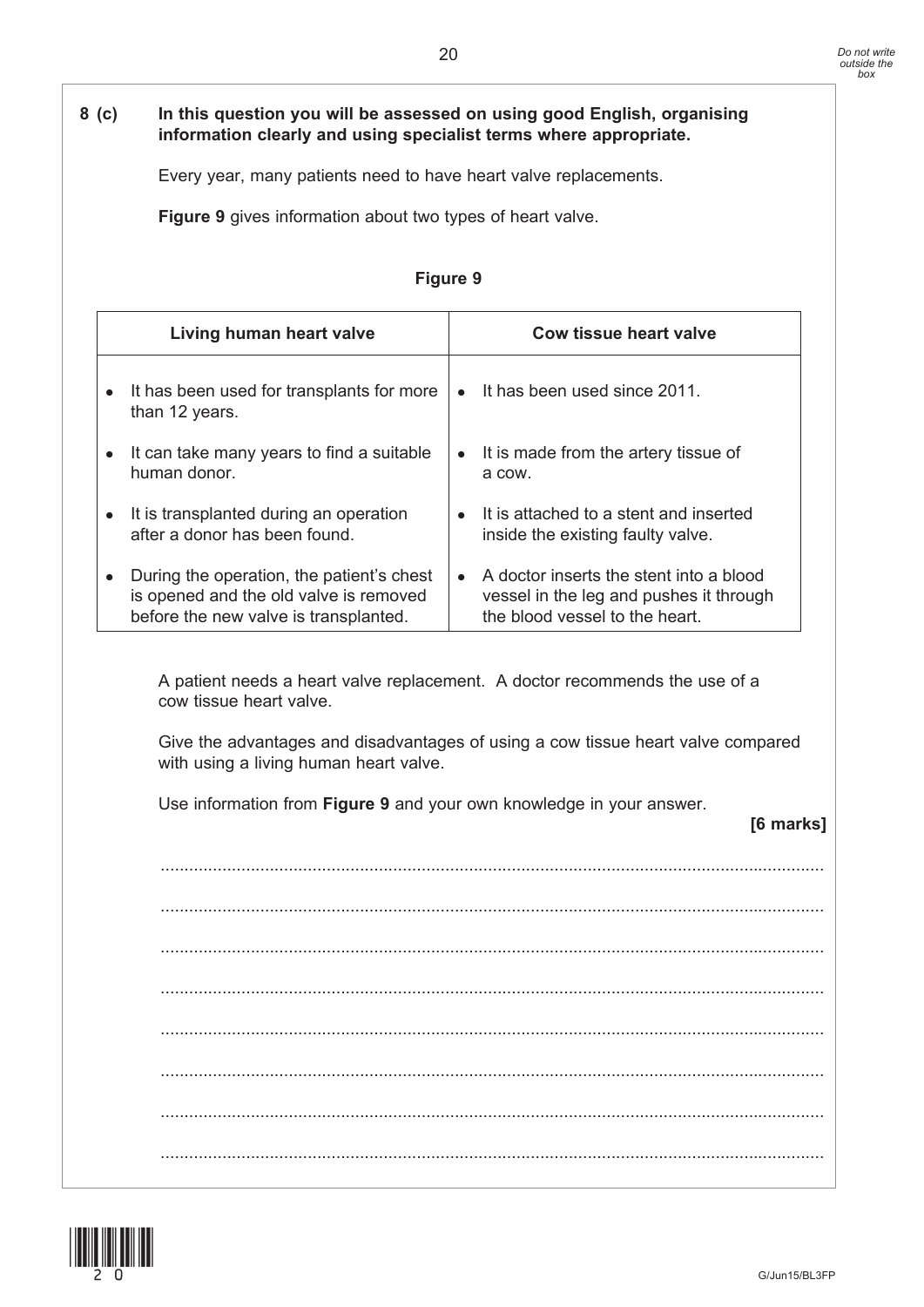## Turn over for the next question

 $\frac{11}{11}$ 



Turn over ▶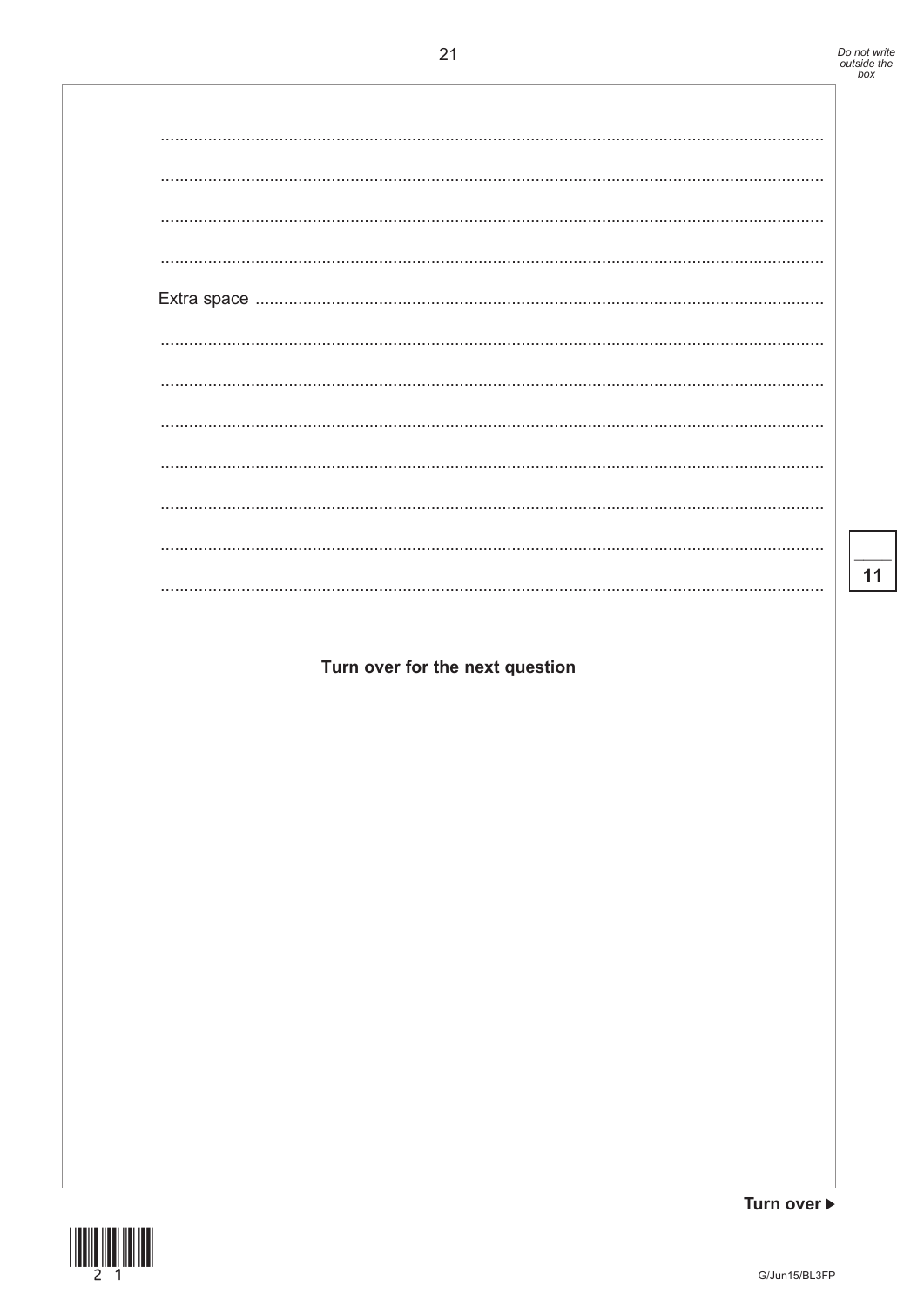

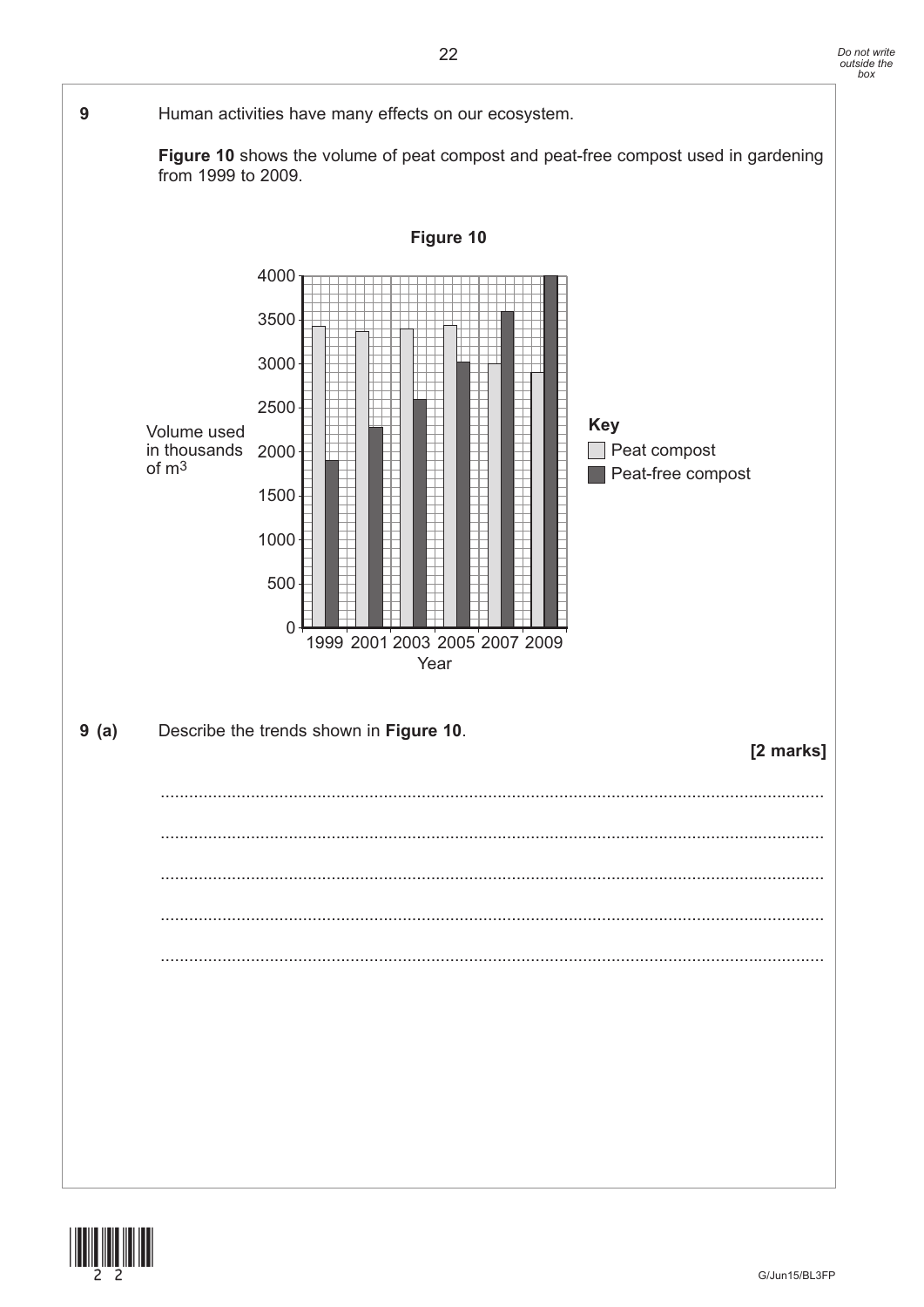$\overline{\mathbf{4}}$ 

|       | ∼∽                                                                                               | outs |
|-------|--------------------------------------------------------------------------------------------------|------|
| 9(b)  | What effect does the destruction of peat bogs have on the gases in the atmosphere?<br>$[1$ mark] |      |
|       |                                                                                                  |      |
|       |                                                                                                  |      |
| 9( c) | Deforestation is also damaging ecosystems.                                                       |      |
|       | Describe one effect of deforestation on ecosystems.<br>[1 mark]                                  |      |
|       |                                                                                                  |      |
|       |                                                                                                  |      |
|       |                                                                                                  |      |
|       |                                                                                                  |      |
|       | <b>END OF QUESTIONS</b>                                                                          |      |
|       |                                                                                                  |      |
|       |                                                                                                  |      |
|       |                                                                                                  |      |